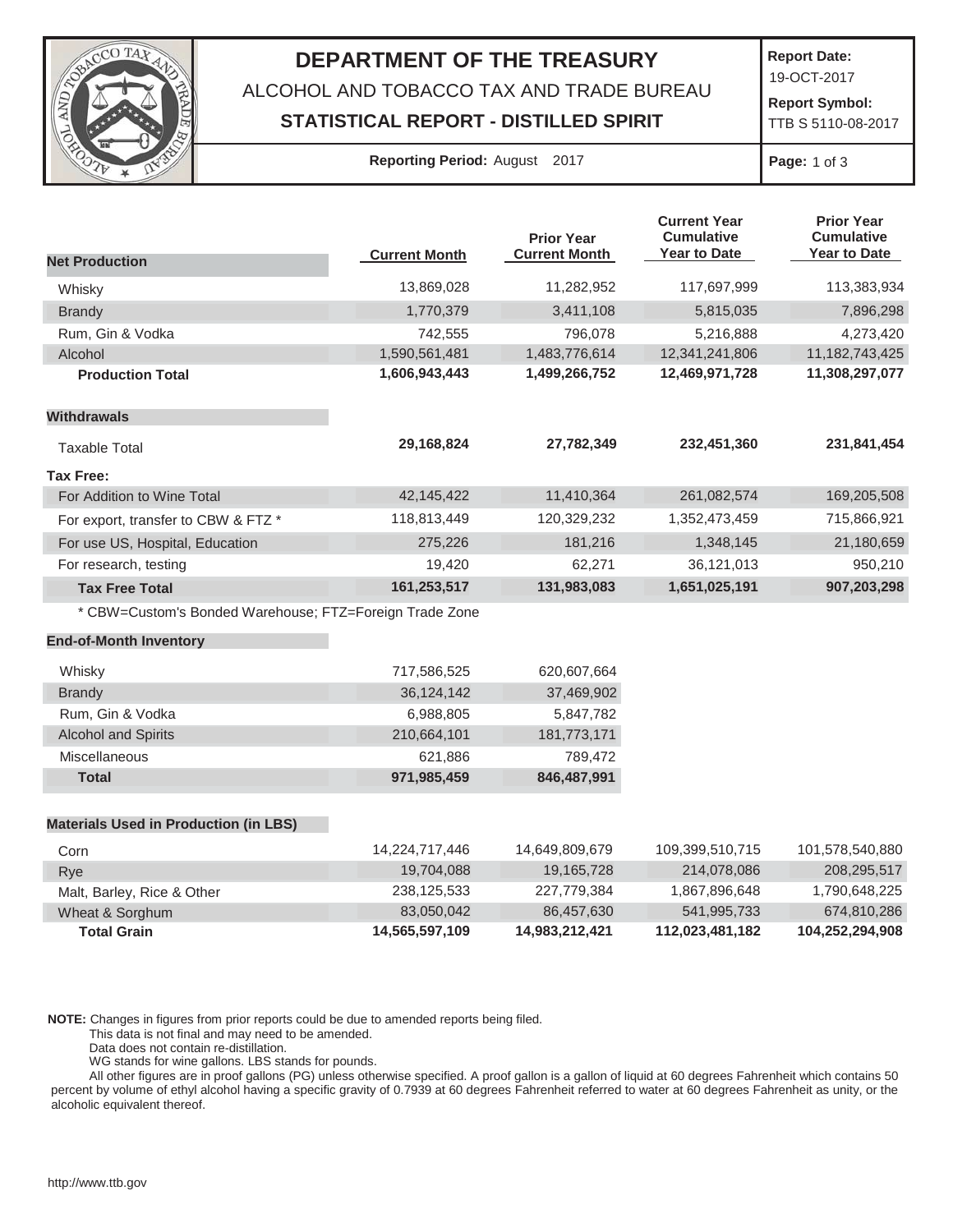## **STATISTICAL REPORT - DISTILLED SPIRIT** TTB S 5110-08-2017 **Page:** <sup>2</sup> of 3

| <b>Bottled For Domestic Use (in WG)</b>         | <b>Current Month</b> | <b>Prior Year</b><br><b>Current Month</b> | <b>Current Year</b><br><b>Cumulative</b><br><b>Year to Date</b> | Prior Year<br><b>Cumulative</b><br><b>Year to Date</b> |
|-------------------------------------------------|----------------------|-------------------------------------------|-----------------------------------------------------------------|--------------------------------------------------------|
| Whisky                                          | 6,330,706            | 5,861,581                                 | 52,913,530                                                      | 48,639,971                                             |
| <b>Brandy</b>                                   | 2,092,143            | 1,903,346                                 | 14,120,287                                                      | 11,975,081                                             |
| Imported Rum                                    | 3,597,873            | 2,879,918                                 | 28,238,035                                                      | 29,170,134                                             |
| Gin                                             | 869,493              | 965,169                                   | 6,634,715                                                       | 7,496,168                                              |
| Vodka                                           | 12,107,043           | 11,814,212                                | 88,113,437                                                      | 83,492,856                                             |
| Cordials                                        | 6,416,907            | 6,385,883                                 | 45,854,799                                                      | 43,445,920                                             |
| Cocktails                                       | 1,210,987            | 1,116,689                                 | 8,836,388                                                       | 8,530,220                                              |
| Tequila                                         | 1,336,119            | 1,359,226                                 | 10,485,264                                                      | 10,418,738                                             |
| Alcohol, Neutral Spirits & Miscellaneous        | 290,532              | 167,349                                   | 1,233,194                                                       | 1,271,828                                              |
| <b>Non-Whisky Total</b>                         | 27,921,097           | 26,591,792                                | 203,516,119                                                     | 195,800,945                                            |
| <b>Total Whisky &amp; Non-Whisky</b>            | 34,251,803           | 32,453,373                                | 256,429,649                                                     | 244,440,916                                            |
| <b>Bottled in Bond for Domestic Use (in WG)</b> |                      |                                           |                                                                 |                                                        |
| <b>Total</b>                                    | 4,620,770            | 45,846                                    | 5,161,390                                                       | 372,008                                                |
| <b>Bottled for Export (in WG)</b>               |                      |                                           |                                                                 |                                                        |
| Whisky                                          | 582,079              | 2,667,542                                 | 16,314,347                                                      | 17,003,827                                             |
| Brandy, Cordials, Cocktails & Miscellaneous     | 456,092              | 325,847                                   | 2,740,238                                                       | 2,319,080                                              |
| Rum, Gin, Vodka, Tequila & Alcohol              | 1,453,995            | 474,035                                   | 5,979,125                                                       | 3,281,288                                              |
| <b>Total</b>                                    | 2,492,166            | 3,467,424                                 | 25,033,710                                                      | 22,604,195                                             |
| <b>Grand Total</b>                              | 41,364,739           | 35,966,643                                | 286,624,749                                                     | 267,417,119                                            |
| <b>Spirits Dumped to Processing</b>             |                      |                                           |                                                                 |                                                        |
| Alcohol and Neutral Spirits                     | 41,469,605           | 40,744,865                                | 308,461,841                                                     | 296,635,005                                            |
| Imported Whisky                                 | 2,110,726            | 1,786,581                                 | 15,605,843                                                      | 14,602,188                                             |
| Domestic Whisky                                 | 8,641,022            | 7,965,572                                 | 64,444,566                                                      | 56,672,112                                             |
| <b>Brandy</b>                                   | 1,497,153            | 1,268,854                                 | 8,967,083                                                       | 8,184,476                                              |
| Imported Rum                                    | 4,558,100            | 3,572,582                                 | 33,372,351                                                      | 35,280,835                                             |
| Gin                                             | 717,928              | 638,119                                   | 4,893,941                                                       | 5,372,539                                              |
| Vodka                                           | 5,422,740            | 2,987,772                                 | 24, 131, 561                                                    | 21,774,295                                             |
| Cordials, Cocktails & Miscellaneous             | 927,270              | 914,697                                   | 6,804,322                                                       | 6,672,411                                              |
| Tequila                                         | 1,425,216            | 1,426,355                                 | 10,584,888                                                      | 10,345,119                                             |
| <b>Total</b>                                    | 66,769,760           | 61,305,397                                | 477,266,396                                                     | 455,538,980                                            |
| <b>Other Ingredients Mixed with Spirits</b>     |                      |                                           |                                                                 |                                                        |
| Wine                                            | 1,624,861            | 1,222,406                                 | 10,830,531                                                      | 9,428,816                                              |
| <b>Alcohol Flavoring Materials</b>              | 412,408              | 348,322                                   | 2,802,045                                                       | 2,629,391                                              |

**NOTE:** Changes in figures from prior reports could be due to amended reports being filed.

This data is not final and may need to be amended.

Data does not contain re-distillation.

WG stands for wine gallons. LBS stands for pounds.

All other figures are in proof gallons (PG) unless otherwise specified. A proof gallon is a gallon of liquid at 60 degrees Fahrenheit which contains 50 percent by volume of ethyl alcohol having a specific gravity of 0.7939 at 60 degrees Fahrenheit referred to water at 60 degrees Fahrenheit as unity, or the alcoholic equivalent thereof.